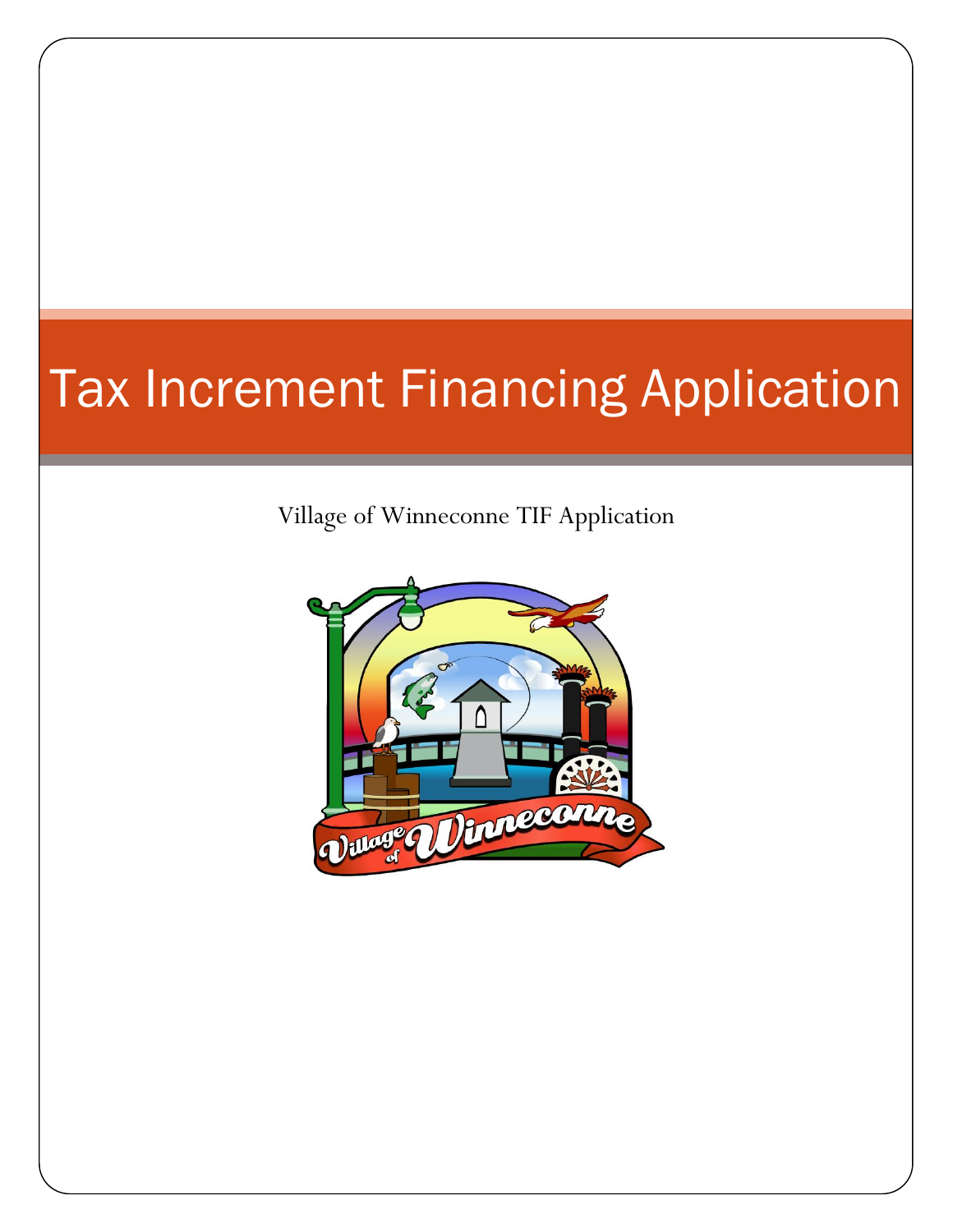# **Tax Increment Financing Application**

# Village of Winneconne TIF Application

|                                         |          |                                                                                                  |  |        | Legal Entity: Individual(s) ______ Joint Tenants ______ Tenants in Common ______ Corporation ______                                                                                                           |
|-----------------------------------------|----------|--------------------------------------------------------------------------------------------------|--|--------|---------------------------------------------------------------------------------------------------------------------------------------------------------------------------------------------------------------|
|                                         |          | If not a Wisconsin corporation/partnership/LLC, state where organized: __________                |  |        |                                                                                                                                                                                                               |
|                                         |          | Will a new entity be created for ownership? Yes____ No____                                       |  |        |                                                                                                                                                                                                               |
|                                         |          | Principals of existing or proposed corporation/partnership/LLC and extent of ownership interest. |  |        |                                                                                                                                                                                                               |
| Name:                                   | Address: |                                                                                                  |  | Title: | Interest:                                                                                                                                                                                                     |
|                                         |          |                                                                                                  |  |        |                                                                                                                                                                                                               |
|                                         |          | Yes No If yes, give the name and relationship of the employee:                                   |  |        | Is any owner, member, stockholder, partner, officer or director of any previously identified entities, or any<br>member of the immediate family of any such person, an employee of the Village of Winneconne? |
|                                         |          |                                                                                                  |  |        | Have any of the applicants (including the principals of the corporation/partnership/LLC) ever been                                                                                                            |
|                                         |          | charged or convicted of a misdemeanor or felony? Yes_____ No_____                                |  |        |                                                                                                                                                                                                               |
|                                         |          |                                                                                                  |  |        |                                                                                                                                                                                                               |
|                                         |          |                                                                                                  |  |        |                                                                                                                                                                                                               |
| Overall Project Summary and Objectives: |          |                                                                                                  |  |        |                                                                                                                                                                                                               |
|                                         |          |                                                                                                  |  |        |                                                                                                                                                                                                               |
| <b>Current and Proposed Uses:</b>       |          |                                                                                                  |  |        |                                                                                                                                                                                                               |
|                                         |          |                                                                                                  |  |        |                                                                                                                                                                                                               |
|                                         |          |                                                                                                  |  |        |                                                                                                                                                                                                               |
|                                         |          |                                                                                                  |  |        |                                                                                                                                                                                                               |
|                                         |          |                                                                                                  |  |        |                                                                                                                                                                                                               |
|                                         |          |                                                                                                  |  |        |                                                                                                                                                                                                               |
| Description of End Users:               |          |                                                                                                  |  |        |                                                                                                                                                                                                               |
|                                         |          |                                                                                                  |  |        |                                                                                                                                                                                                               |
|                                         |          |                                                                                                  |  |        |                                                                                                                                                                                                               |
|                                         |          |                                                                                                  |  |        |                                                                                                                                                                                                               |
|                                         |          |                                                                                                  |  |        |                                                                                                                                                                                                               |
|                                         |          |                                                                                                  |  |        |                                                                                                                                                                                                               |
|                                         |          |                                                                                                  |  |        |                                                                                                                                                                                                               |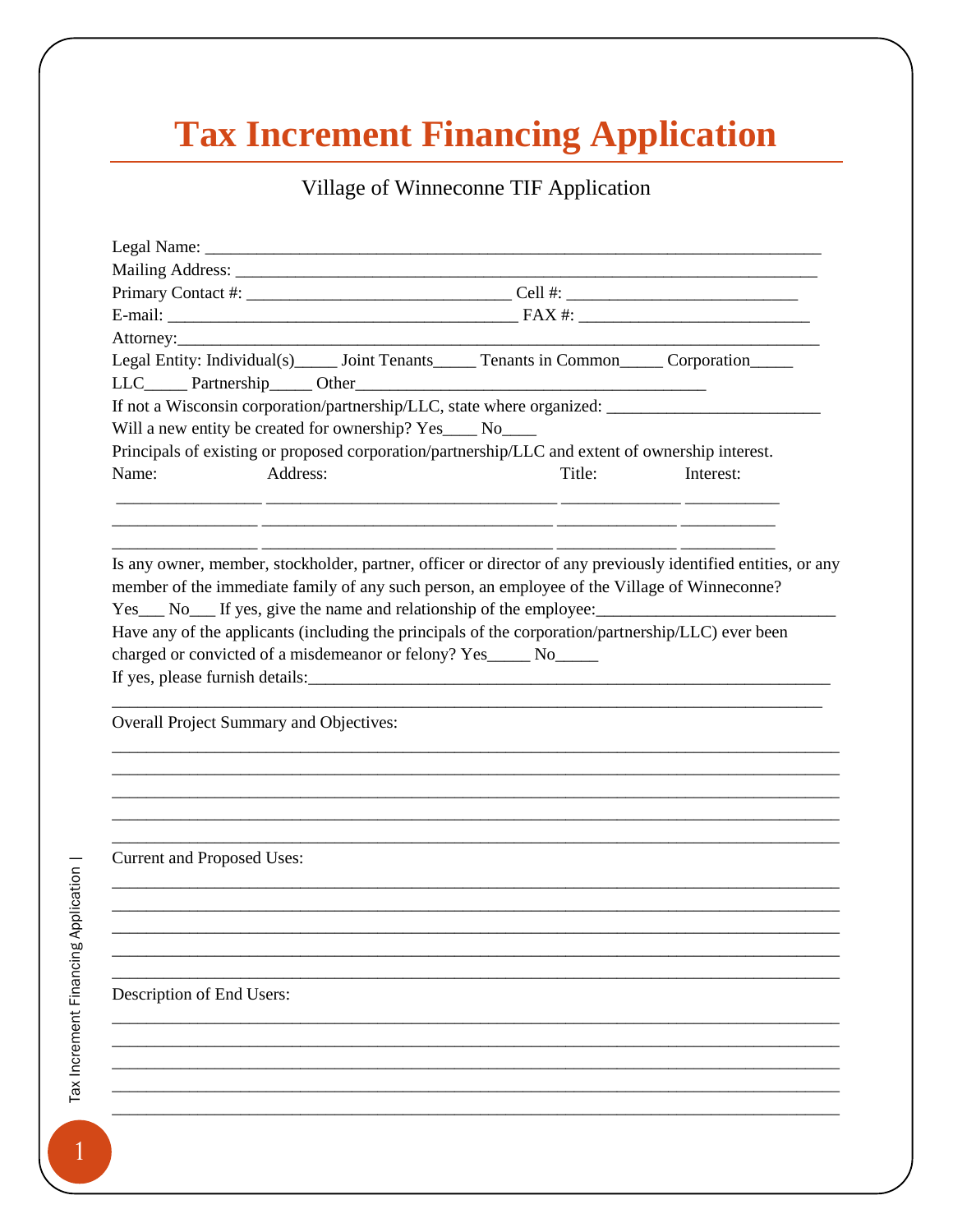Describe any zoning changes that will be needed:

Identify any other approvals, permits or licenses (i.e. Liquor License, Health Department, etc):

Describe briefly what the project will do for the property and neighborhood:

#### **Project Timetable**

**Date** 

| <b>Construction/Rehabilitation:</b> |  |
|-------------------------------------|--|
|                                     |  |
|                                     |  |
|                                     |  |

#### **Development Team Name Phone** Email

| Describe Team expertise and experience in developing similar projects: |  |
|------------------------------------------------------------------------|--|

Other current Team projects in development:

Financial ability of the applicant to complete the project: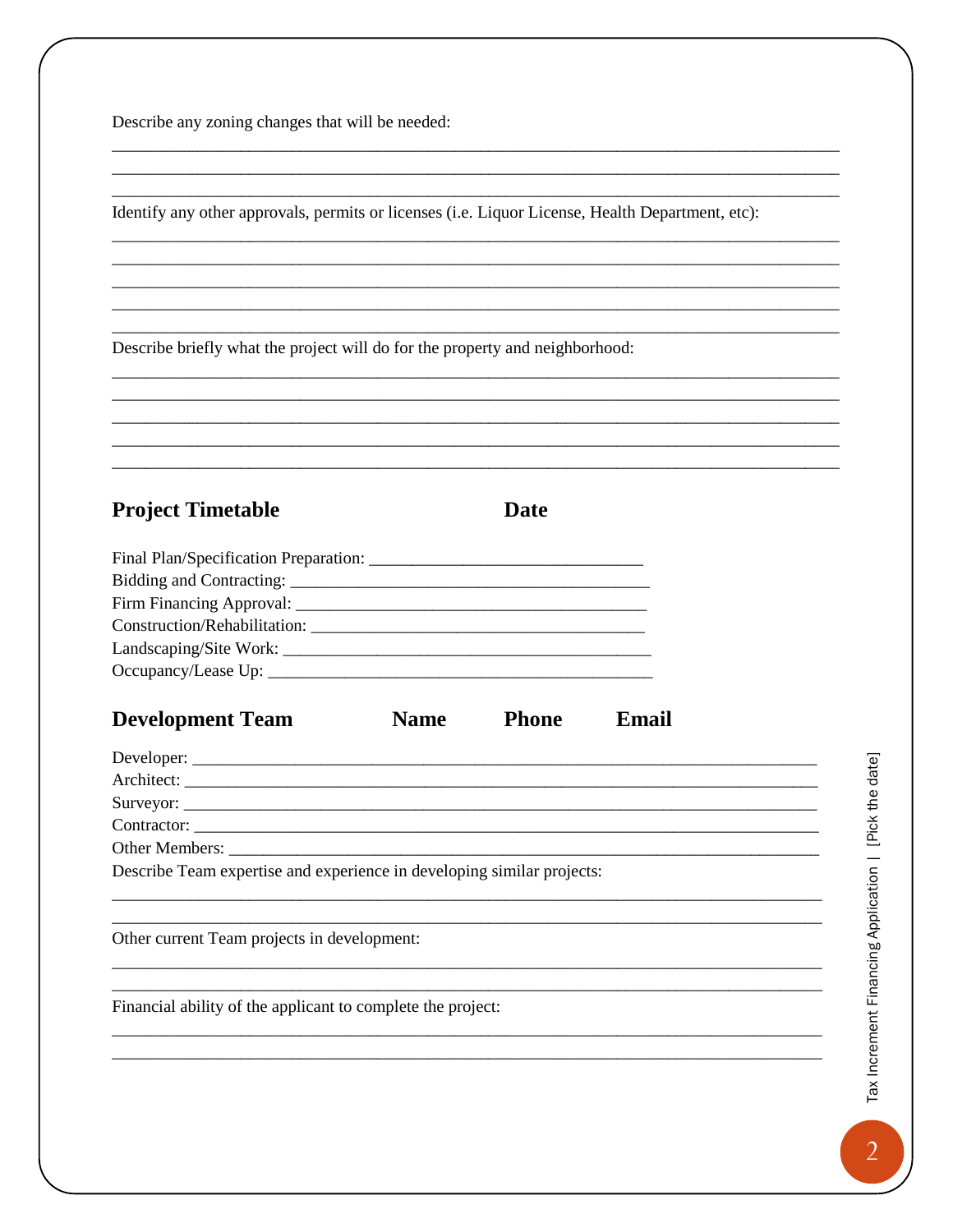Full and part-time jobs to be created by the proposed project at completion including estimated salary: \_\_\_\_\_\_\_\_\_\_\_\_\_\_\_\_\_\_\_\_\_\_\_\_\_\_\_\_\_\_\_\_\_\_\_\_\_\_\_\_\_\_\_\_\_\_\_\_\_\_\_\_\_\_\_\_\_\_\_\_\_\_\_\_\_\_\_\_\_\_\_\_\_\_\_\_\_\_\_\_\_\_\_

\_\_\_\_\_\_\_\_\_\_\_\_\_\_\_\_\_\_\_\_\_\_\_\_\_\_\_\_\_\_\_\_\_\_\_\_\_\_\_\_\_\_\_\_\_\_\_\_\_\_\_\_\_\_\_\_\_\_\_\_\_\_\_\_\_\_\_\_\_\_\_\_\_\_\_\_\_\_\_\_\_\_\_

### **Professional Studies**

**Market Studies:** Applications for commercial and residential projects may be required to provide a comprehensive market study. The market study must identify target markets, analysis of competition, demographics, market rents, letters of intent/interest from prospective tenants, or for housing developments, sale prices or rental rates of comparable properties.

**Appraisal:** All projects that involve the transfer of land must include a recent appraisal. Projects that include land as a form of equity or collateral must also submit a recent appraisal. The appraisal must value the property "as is", and the impact on value must be considered for such items as demolition, environmental remediation, relocation of utilities, lease buy-outs, and other work necessary to make the site developable. The property must be valued if the highest and best use is the proposed use.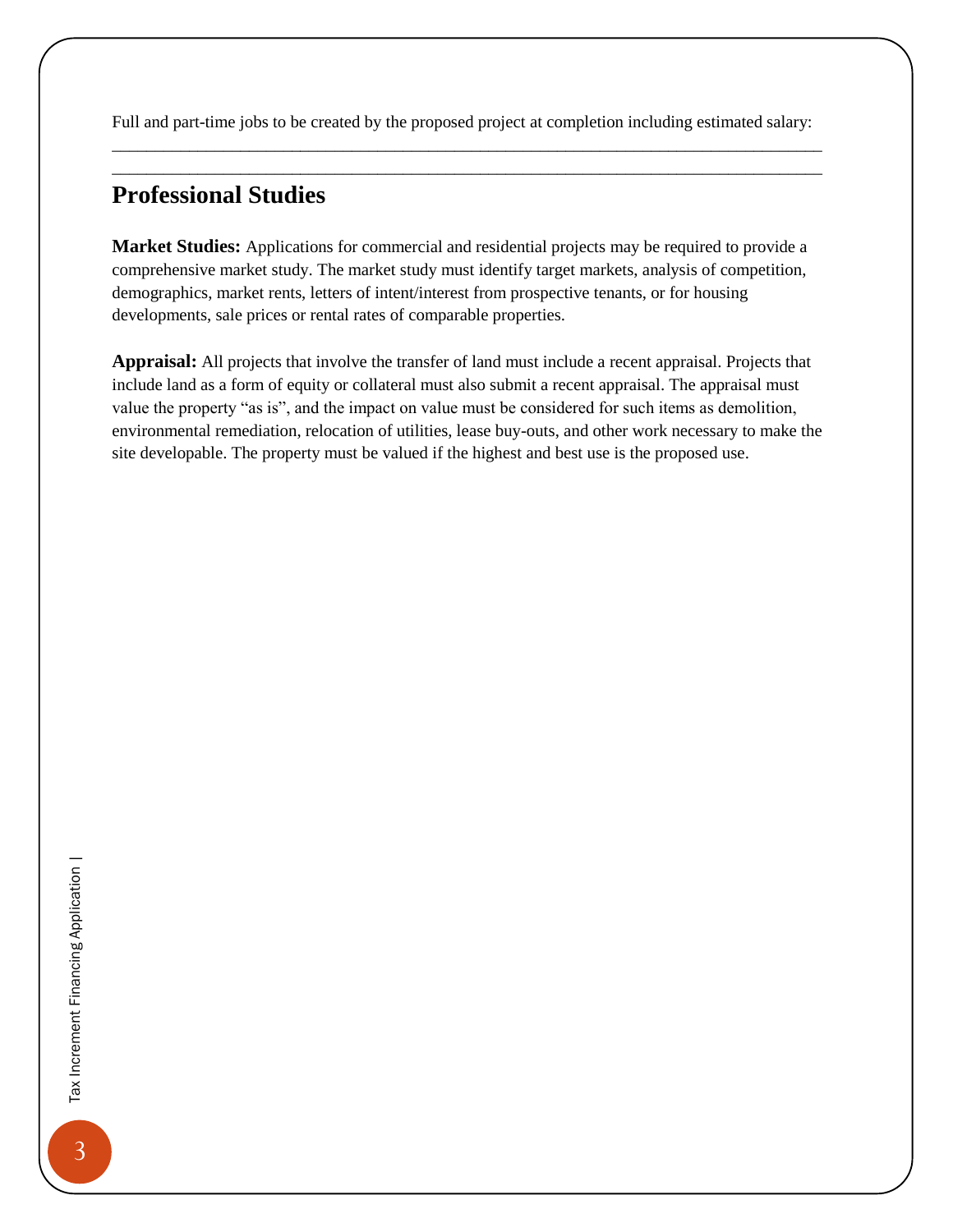# **Sources and Uses of Funds**

Identify the sources of funds used to finance the project. Typical sources include equity, lender financing, mezzanine financing, government financing, other anticipated types of public assistance, and any other types or methods of financing.

| <b>Uses of Funds</b>           | Amount $(\$)$                         | \$ per SF of Building Area |
|--------------------------------|---------------------------------------|----------------------------|
|                                |                                       |                            |
|                                |                                       |                            |
|                                |                                       |                            |
|                                |                                       |                            |
|                                |                                       |                            |
|                                |                                       |                            |
|                                |                                       |                            |
|                                |                                       |                            |
| <b>Sources of Funds</b>        |                                       | % of total project costs   |
| <b>Equity</b>                  |                                       |                            |
| Developer Equity:              | $\sim$                                | $\%$                       |
|                                | $\frac{\text{S}}{\text{S}}$           | $\%$                       |
| <b>Total Equity:</b>           | $\sim$ $\sim$                         | $\%$                       |
| Loans                          |                                       | Rate<br><b>Term</b>        |
| <b>Construction Financing:</b> | $\frac{\text{S}}{\text{S}}$           | $\frac{\%}{\%}$ mos.       |
| <b>Permanent Financing:</b>    | $\frac{\text{S}}{\text{S}}$           |                            |
| <b>TIF Assistance:</b>         | \$                                    | %                          |
| Other: $(\_$                   | \$                                    | $\frac{0}{0}$              |
| <b>Total Sources of Funds</b>  | \$                                    | 100%                       |
| <b>Financing</b>               |                                       |                            |
| <b>Source Amount</b>           | <b>Terms: Years/Interest</b>          | <b>Contact Information</b> |
| Loans                          | $\boxed{1:\underline{\hspace{1.5cm}}$ |                            |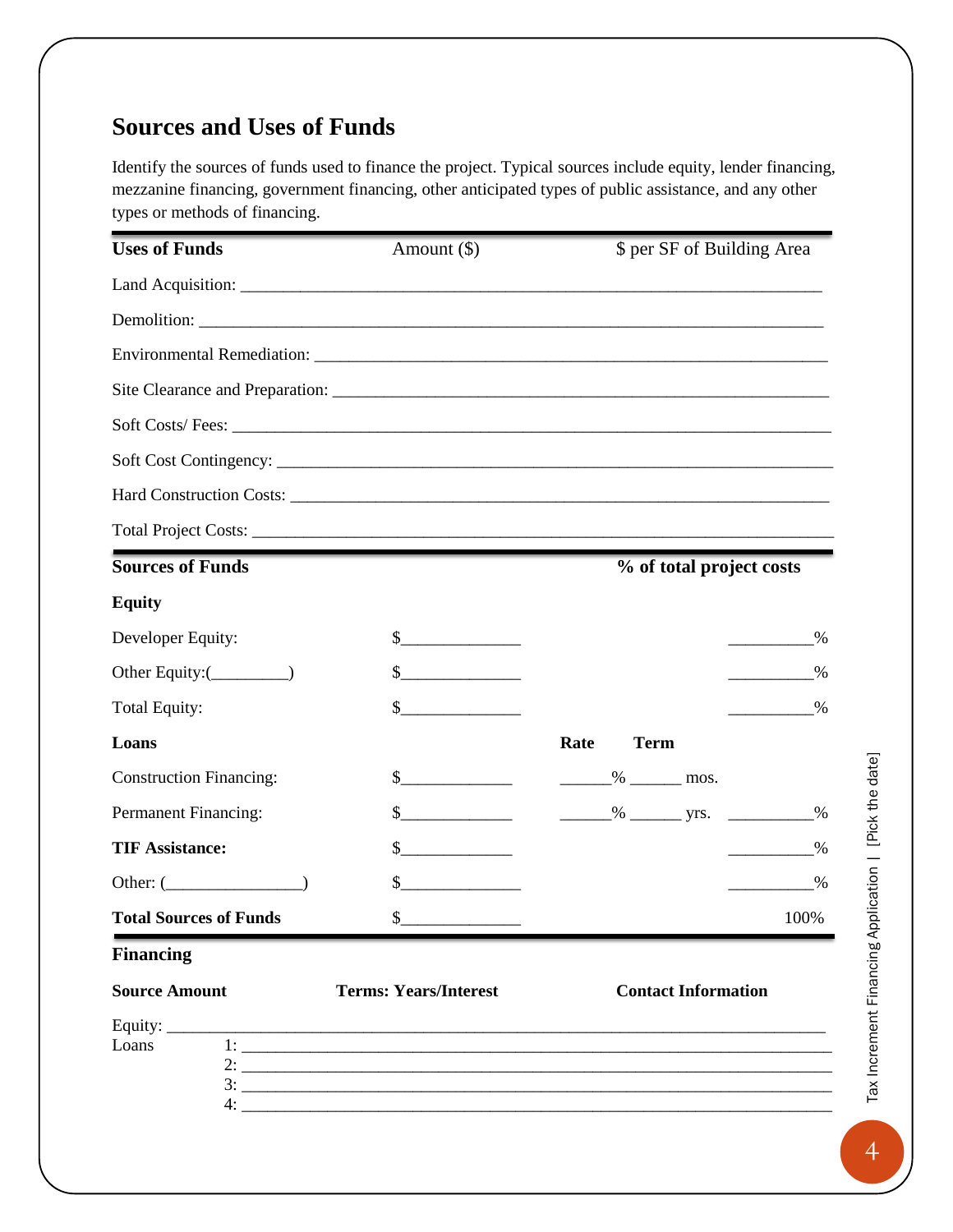# Land Acquisition  $\qquad \qquad \S$ **Demolition** \$\_\_\_\_\_\_\_\_\_\_\_\_\_\_\_\_\_ **Site Clearance and Preparation**  Infrastructure  $\qquad \qquad$  \$ Utilities/removal  $\qquad \qquad \$ Utilities/relocation  $\sim$  \$ Utilities/installation  $\qquad \qquad \S$ Hazardous Materials Removal  $\qquad \qquad \$ Other()  $\qquad \qquad$  \ **Total Site Clearance and Preparation Soft Costs/Fees**  Project Management (2008) \$ General Contractor (Contractor  $\frac{1}{2}$ Architect/Engineer  $(\_\_\_\_$ %)  $\_\$ Developer Fee  $(\_\_\_\%)$   $\$ Appraisal \$\_\_\_\_\_\_\_\_\_\_\_\_\_\_\_\_\_ Soil Testing  $\qquad \qquad \S$ Market Study  $\qquad \qquad$  \$ Legal/Accounting \$ Insurance \$\_\_\_\_\_\_\_\_\_\_\_\_\_\_\_\_\_ Title/Recording/Transfer \$\_\_\_\_\_\_\_\_\_\_\_\_\_\_\_\_\_ Building Permit  $\qquad \qquad \S$ Mortgage Fees \$ Construction Interest  $\sim$ Marketing \$ Real Estate Taxes  $\qquad \qquad$  \$ Other Taxes  $\qquad \qquad \text{\$\$}$ Other  $(\_ \)$   $\$ **Sub-total Soft Costs/Fees** \$\_\_\_\_\_\_\_\_\_\_\_\_\_\_\_\_\_ Soft Cost Contingency  $\qquad \qquad$  \[\]

#### **Detailed Pro Forma** (*must correspond to line items for Uses of Funds on previous page*)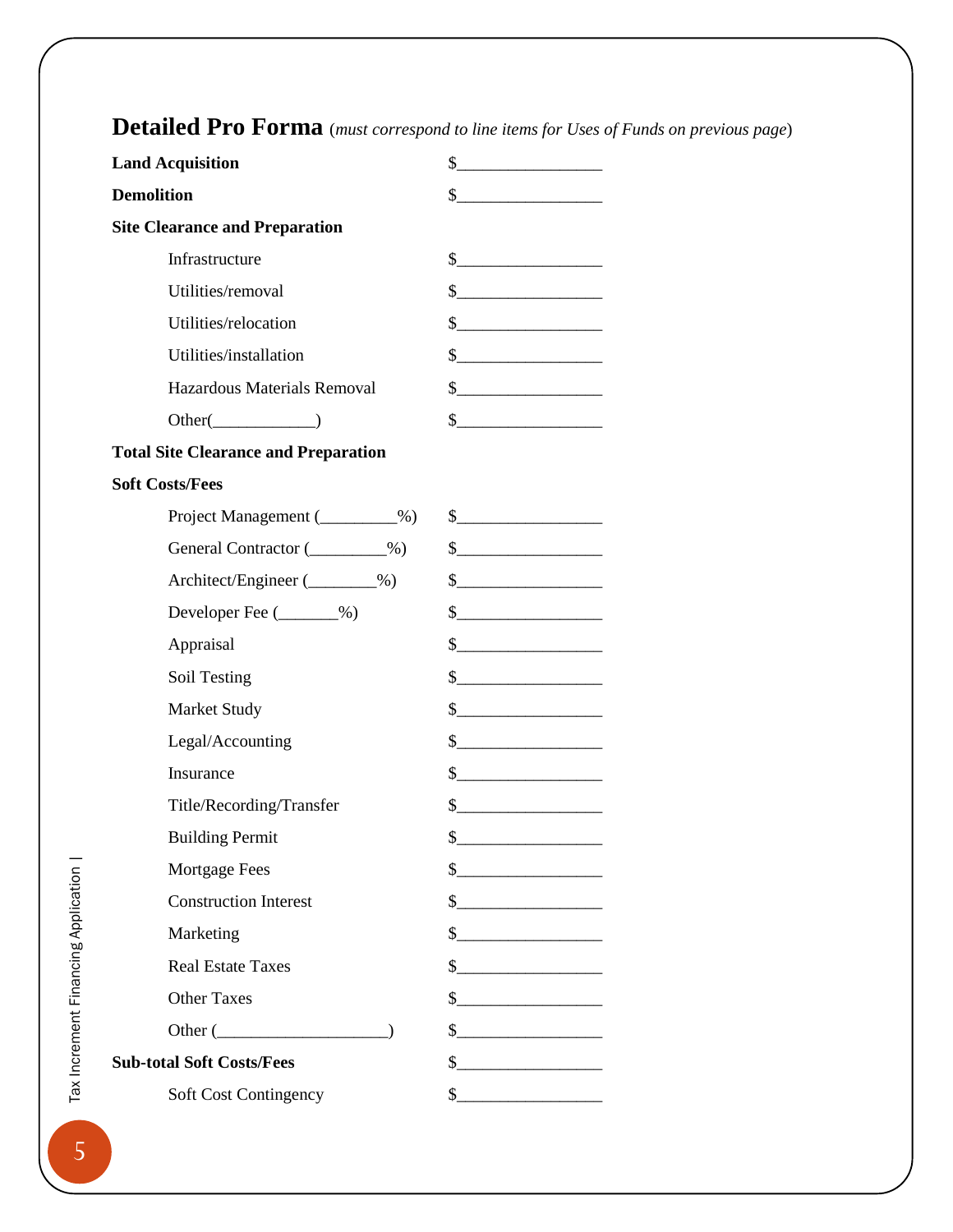### **Pro Forma Income and Expense Schedule**

Applicants whose projects involve the rental of commercial, retail, industrial, or living units must submit project pro formas that identify income and expense projections on an annual basis for a minimum fiveyear to a maximum eleven-year period. Please check with village staff to determine the time period needed for the pro forma. Identify all assumptions (such as absorption, vacancies, debt service, operational costs, etc.) that serve as the basis for the pro formas. **Two sets of pro formas are to be submitted. The first set should show the project without TIF assistance and the second set with TIF assistance.**

For owner-occupied industrial and commercial projects, detailed financial information must be presented that supports the need for financial assistance (see below).

#### **Analysis of Financial Need (Revenue Projection)**

Each application must include financial analyses that demonstrate the need for TIF assistance. **Two analyses must be submitted: one WITHOUT TIF assistance and one WITH TIF assistance.** The applicant must indicate the minimum return or profit the applicant needs to proceed with the project and rationale for this minimum return or profit. The analyses will necessarily differ according to the type of project that is being developed.

**Rental Property:** For projects involving rental of space by the developer to tenants (tenants include offices, retail stores, industrial companies, and households), an internal rate of return on equity must be computed with and without TIF assistance based on the pro forma of income and expense prepared for the **Income and Expense Schedule** below. The reversion at the end of the ten-year holding period must be based on the capitalized 11th year net operating income. The reversionary value is then added to the 10th year cash flow before discounting to present value. State all assumptions to the analyses.

**For Sale Residential:** Show profit as a percent of project cost (minus developer fee and overhead and minus sales commissions and closing costs, which should be subtracted from gross sales revenue). Other measure of profitability may be submitted, such as profit as a percent of sales revenue.

**Mixed Use Commercial / For-Sale Residential:** Provide either separate analyses for each component of the project or include in the revenue sources for the for-sale portion, the sale value of the commercial component based on the net operating income of the commercial space at stabilization. Indicate how the sale value was derived.

**Owner-Occupied Commercial:** For projects, such as "big-box" retail projects, provide copies of the analyses that the company needs to meet or exceed the company's minimum investment threshold(s) for proceeding with the project.

**Competitive Projects:** In instances where the Village is competing with other jurisdictions for the project (e.g., corporate headquarters, new manufacturing plant), present detailed analyses that demonstrate the capital and operating cost differential between the proposed location(s) in Winneconne and locations that are seriously being considered by the applicant.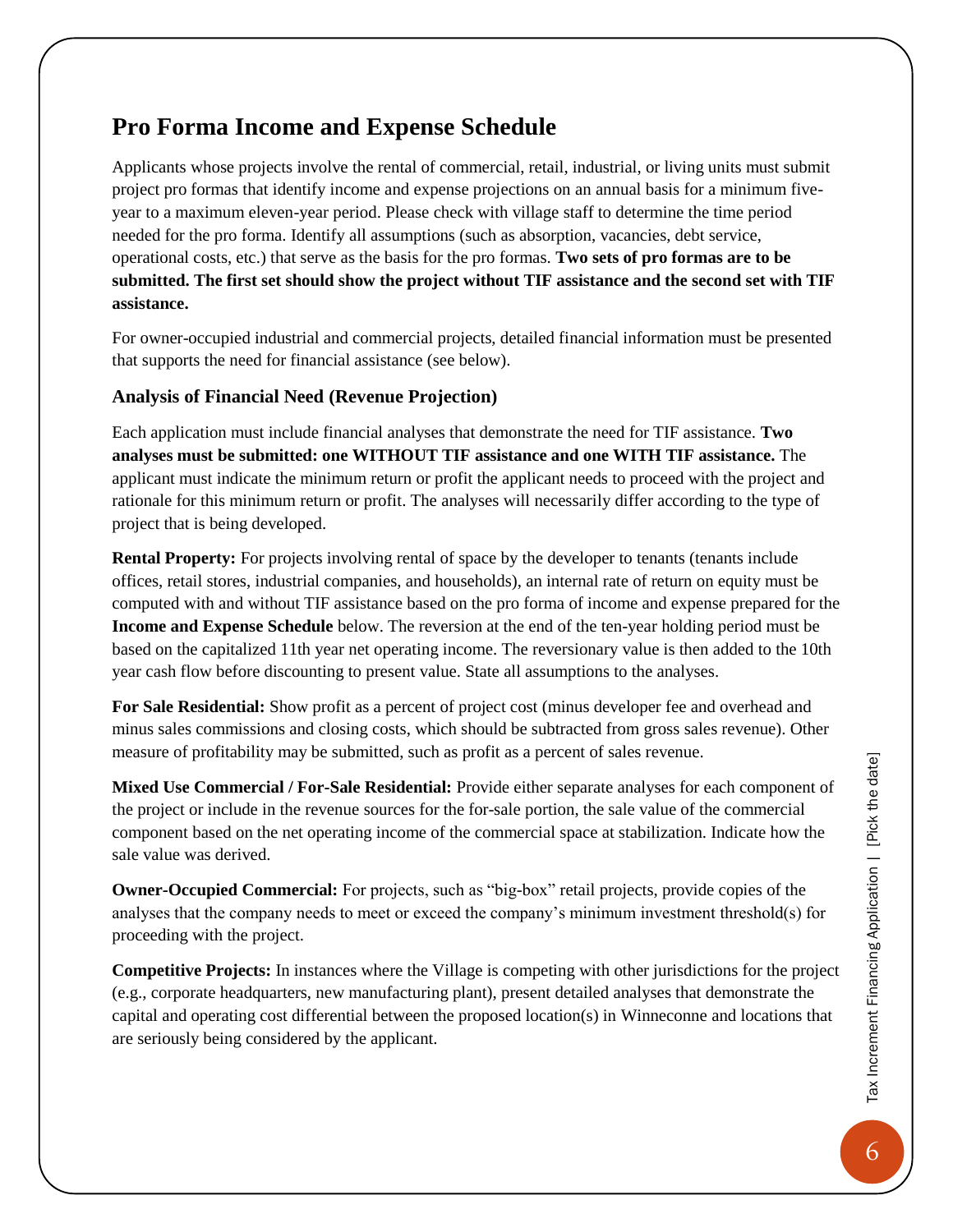# **Revenue Projections – Rental Project**

|                                                                      | Year 1                                                                                                                                                                                                                                                                                                                                                                       | Year 2                          | $>>$ Year 11                                                                                                                                                                                                                                                                                                                                                                 |
|----------------------------------------------------------------------|------------------------------------------------------------------------------------------------------------------------------------------------------------------------------------------------------------------------------------------------------------------------------------------------------------------------------------------------------------------------------|---------------------------------|------------------------------------------------------------------------------------------------------------------------------------------------------------------------------------------------------------------------------------------------------------------------------------------------------------------------------------------------------------------------------|
| Income rent per sf (or avg.)                                         | s                                                                                                                                                                                                                                                                                                                                                                            |                                 | $\frac{\text{S}}{\text{S}}$                                                                                                                                                                                                                                                                                                                                                  |
| <b>Commercial Rent</b>                                               | $\frac{\sim}{\sim}$                                                                                                                                                                                                                                                                                                                                                          | s                               | s                                                                                                                                                                                                                                                                                                                                                                            |
| <b>Commercial Expense Recoveries</b>                                 | $\frac{1}{2}$                                                                                                                                                                                                                                                                                                                                                                | s                               | $\frac{\S_{\frac{1}{2}}}{\S_{\frac{1}{2}}}{\S_{\frac{1}{2}}}{\S_{\frac{1}{2}}}{\S_{\frac{1}{2}}}{\S_{\frac{1}{2}}}{\S_{\frac{1}{2}}}{\S_{\frac{1}{2}}}{\S_{\frac{1}{2}}}{\S_{\frac{1}{2}}}{\S_{\frac{1}{2}}}{\S_{\frac{1}{2}}}{\S_{\frac{1}{2}}}{\S_{\frac{1}{2}}}{\S_{\frac{1}{2}}}{\S_{\frac{1}{2}}}{\S_{\frac{1}{2}}}{\S_{\frac{1}{2}}}{\S_{\frac{1}{2}}}{\S_{\frac{1}{2$ |
| <b>Residential Rent</b>                                              | $\sim$                                                                                                                                                                                                                                                                                                                                                                       | s                               | $\frac{\sim}{\sim}$                                                                                                                                                                                                                                                                                                                                                          |
|                                                                      | $\mathbb{S}^-$                                                                                                                                                                                                                                                                                                                                                               | s                               | $\sim$                                                                                                                                                                                                                                                                                                                                                                       |
| <b>Gross Potential Income</b>                                        | \$                                                                                                                                                                                                                                                                                                                                                                           | $\mathbb{S}^-$                  | \$                                                                                                                                                                                                                                                                                                                                                                           |
| Commercial Vacancy ______%                                           | $\frac{1}{2}$                                                                                                                                                                                                                                                                                                                                                                | s                               | s                                                                                                                                                                                                                                                                                                                                                                            |
| Residential Vacancy ______%                                          | $\frac{\cdot}{\cdot}$                                                                                                                                                                                                                                                                                                                                                        | $\mathcal{S}$                   | s                                                                                                                                                                                                                                                                                                                                                                            |
| <b>Effective Gross Income (EGI)</b>                                  | $\mathcal{S}$                                                                                                                                                                                                                                                                                                                                                                | $\mathcal{S}$                   | $\sim$                                                                                                                                                                                                                                                                                                                                                                       |
| <b>Expenses</b>                                                      |                                                                                                                                                                                                                                                                                                                                                                              |                                 |                                                                                                                                                                                                                                                                                                                                                                              |
| <b>Maintenance &amp; Repairs</b>                                     | s                                                                                                                                                                                                                                                                                                                                                                            |                                 | s                                                                                                                                                                                                                                                                                                                                                                            |
| <b>Real Estate Taxes</b>                                             | s                                                                                                                                                                                                                                                                                                                                                                            | s                               | s                                                                                                                                                                                                                                                                                                                                                                            |
| <b>Insurance</b>                                                     | $\frac{\text{S}}{\text{S}}$                                                                                                                                                                                                                                                                                                                                                  | s                               | s                                                                                                                                                                                                                                                                                                                                                                            |
| <b>Management Fee</b>                                                | $\sim$                                                                                                                                                                                                                                                                                                                                                                       | $\frac{1}{2}$                   | s                                                                                                                                                                                                                                                                                                                                                                            |
| <b>Professional Fees</b>                                             | $\frac{\S_{\frac{1}{2}}}{\S_{\frac{1}{2}}}{\S_{\frac{1}{2}}}{\S_{\frac{1}{2}}}{\S_{\frac{1}{2}}}{\S_{\frac{1}{2}}}{\S_{\frac{1}{2}}}{\S_{\frac{1}{2}}}{\S_{\frac{1}{2}}}{\S_{\frac{1}{2}}}{\S_{\frac{1}{2}}}{\S_{\frac{1}{2}}}{\S_{\frac{1}{2}}}{\S_{\frac{1}{2}}}{\S_{\frac{1}{2}}}{\S_{\frac{1}{2}}}{\S_{\frac{1}{2}}}{\S_{\frac{1}{2}}}{\S_{\frac{1}{2}}}{\S_{\frac{1}{2$ | s                               | s                                                                                                                                                                                                                                                                                                                                                                            |
|                                                                      | $\frac{\text{S}}{\text{S}}$                                                                                                                                                                                                                                                                                                                                                  | s                               | s                                                                                                                                                                                                                                                                                                                                                                            |
|                                                                      | $\frac{\text{S}}{\text{S}}$                                                                                                                                                                                                                                                                                                                                                  | $\frac{1}{2}$                   | s                                                                                                                                                                                                                                                                                                                                                                            |
| <b>Total Expenses</b>                                                | $\mathbb{S}^-$                                                                                                                                                                                                                                                                                                                                                               | $\frac{1}{2}$                   | $\mathbb{S}^-$                                                                                                                                                                                                                                                                                                                                                               |
| <b>Net Operating Income (NOI)</b>                                    | $\mathcal{S}$                                                                                                                                                                                                                                                                                                                                                                | s                               | $\mathbb{S}$                                                                                                                                                                                                                                                                                                                                                                 |
| <b>Capital Expenses</b> (reserves, tenant improvements, commissions) | $\frac{\text{S}}{\text{S}}$                                                                                                                                                                                                                                                                                                                                                  | s                               | s                                                                                                                                                                                                                                                                                                                                                                            |
| <b>Debt Service</b>                                                  | $\mathbb{S}$                                                                                                                                                                                                                                                                                                                                                                 | $\mathbb{S}$                    | $\frac{\text{S}}{\text{S}}$                                                                                                                                                                                                                                                                                                                                                  |
| <b>Net Cash Flow (before depreciation)</b>                           | $\frac{\S_{\frac{1}{2}}}{\S_{\frac{1}{2}}}{\S_{\frac{1}{2}}}{\S_{\frac{1}{2}}}{\S_{\frac{1}{2}}}{\S_{\frac{1}{2}}}{\S_{\frac{1}{2}}}{\S_{\frac{1}{2}}}{\S_{\frac{1}{2}}}{\S_{\frac{1}{2}}}{\S_{\frac{1}{2}}}{\S_{\frac{1}{2}}}{\S_{\frac{1}{2}}}{\S_{\frac{1}{2}}}{\S_{\frac{1}{2}}}{\S_{\frac{1}{2}}}{\S_{\frac{1}{2}}}{\S_{\frac{1}{2}}}{\S_{\frac{1}{2}}}{\S_{\frac{1}{2$ | $\frac{\S_{\perp}}{\S_{\perp}}$ | s                                                                                                                                                                                                                                                                                                                                                                            |
| <b>Reversion in Year 10</b>                                          |                                                                                                                                                                                                                                                                                                                                                                              |                                 |                                                                                                                                                                                                                                                                                                                                                                              |
| Year 11 NOI before Debt & Capital Expenses                           | $\frac{1}{2}$                                                                                                                                                                                                                                                                                                                                                                |                                 |                                                                                                                                                                                                                                                                                                                                                                              |
| <b>Capitalization Rate</b>                                           | $\%$                                                                                                                                                                                                                                                                                                                                                                         |                                 |                                                                                                                                                                                                                                                                                                                                                                              |
| <b>Gross Reversion</b>                                               | \$                                                                                                                                                                                                                                                                                                                                                                           |                                 |                                                                                                                                                                                                                                                                                                                                                                              |

 $\overline{7}$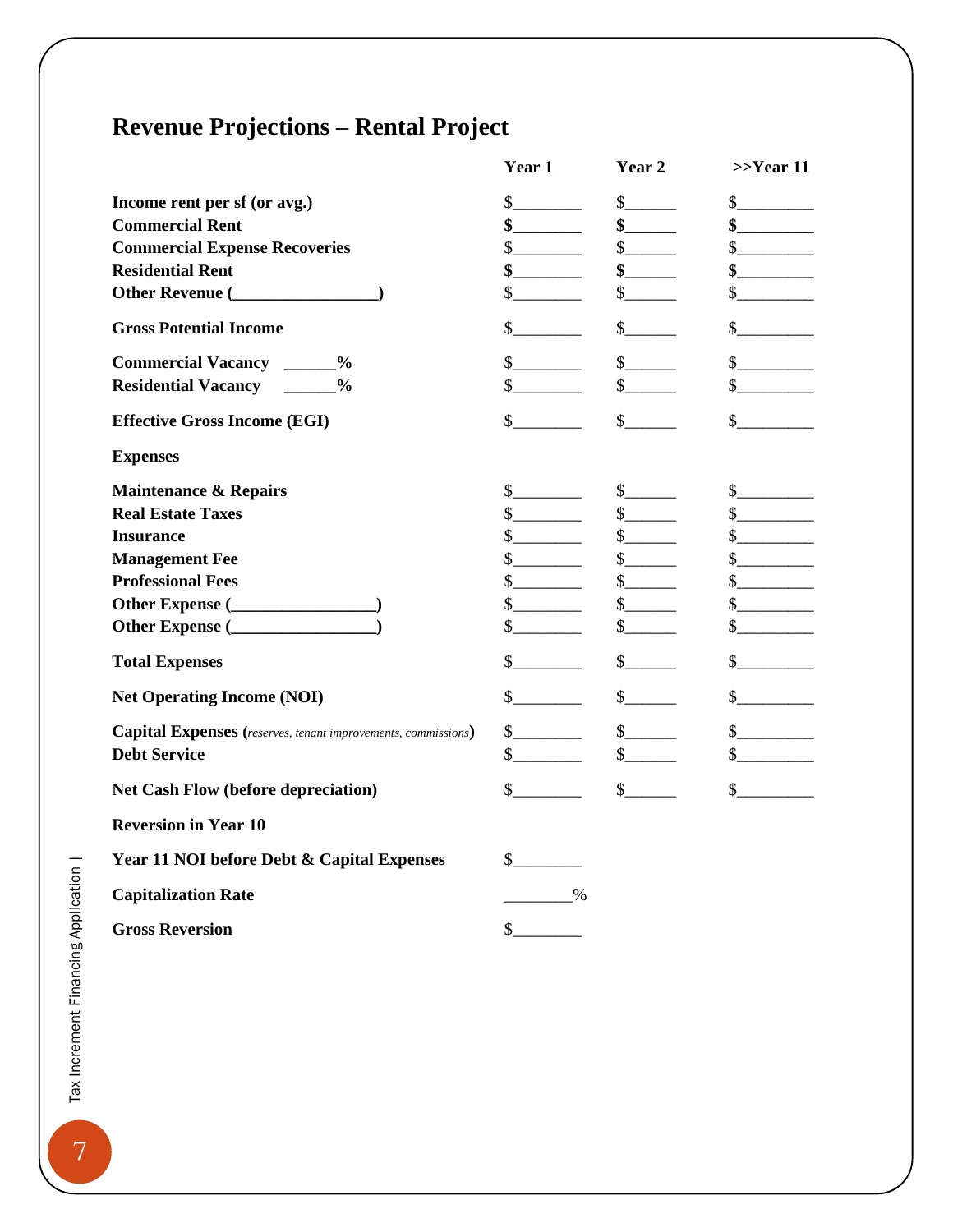# **Revenue Projects – For-Sale Project**

#### **Gross Sales Revenue**

| <b>Housing Units</b>                                    | Unit Type*                    | <b>Number</b> | Price/Unit                                                                                                                                                                                                                                                                                                                                                                   |                             |
|---------------------------------------------------------|-------------------------------|---------------|------------------------------------------------------------------------------------------------------------------------------------------------------------------------------------------------------------------------------------------------------------------------------------------------------------------------------------------------------------------------------|-----------------------------|
|                                                         |                               |               | $\frac{1}{2}$                                                                                                                                                                                                                                                                                                                                                                | $\frac{1}{2}$               |
|                                                         | __________                    |               | s                                                                                                                                                                                                                                                                                                                                                                            | s                           |
|                                                         | <u> Liberal Communication</u> |               | $\frac{1}{2}$                                                                                                                                                                                                                                                                                                                                                                | $\frac{1}{2}$               |
|                                                         |                               |               | $\frac{1}{2}$                                                                                                                                                                                                                                                                                                                                                                | s                           |
|                                                         |                               |               | $\frac{1}{1}$                                                                                                                                                                                                                                                                                                                                                                | $\frac{1}{2}$               |
|                                                         |                               |               | s                                                                                                                                                                                                                                                                                                                                                                            | $\frac{1}{2}$               |
|                                                         |                               |               | $\frac{1}{2}$                                                                                                                                                                                                                                                                                                                                                                | \$                          |
| <b>Total Housing Sales:</b><br>*affordable units if any |                               |               |                                                                                                                                                                                                                                                                                                                                                                              | $\frac{1}{2}$               |
| <b>Housing Unit Upgrades:</b>                           |                               |               |                                                                                                                                                                                                                                                                                                                                                                              | s                           |
| <b>Commercial Space</b>                                 | <b>Unit Type</b>              | Size-sf       | Price per sf                                                                                                                                                                                                                                                                                                                                                                 |                             |
|                                                         |                               |               |                                                                                                                                                                                                                                                                                                                                                                              | s                           |
|                                                         |                               |               |                                                                                                                                                                                                                                                                                                                                                                              | $\frac{\text{S}}{\text{S}}$ |
|                                                         |                               |               |                                                                                                                                                                                                                                                                                                                                                                              | $\frac{1}{2}$               |
| <b>Total Commercial Sales:</b>                          |                               |               | $\frac{1}{2}$                                                                                                                                                                                                                                                                                                                                                                |                             |
| <b>Total Gross Sales Revenue</b>                        |                               |               |                                                                                                                                                                                                                                                                                                                                                                              | $\frac{1}{2}$               |
| <b>Cost of Sales</b>                                    |                               |               |                                                                                                                                                                                                                                                                                                                                                                              |                             |
| <b>Commissions</b>                                      |                               | %             | $\frac{\text{S}}{\text{S}}$                                                                                                                                                                                                                                                                                                                                                  |                             |
| <b>Marketing</b>                                        |                               | $\%$          | $\frac{1}{2}$                                                                                                                                                                                                                                                                                                                                                                |                             |
| <b>Closing</b>                                          |                               | $\%$          | $\frac{\S_{\frac{1}{2}}}{\S_{\frac{1}{2}}}{\S_{\frac{1}{2}}}{\S_{\frac{1}{2}}}{\S_{\frac{1}{2}}}{\S_{\frac{1}{2}}}{\S_{\frac{1}{2}}}{\S_{\frac{1}{2}}}{\S_{\frac{1}{2}}}{\S_{\frac{1}{2}}}{\S_{\frac{1}{2}}}{\S_{\frac{1}{2}}}{\S_{\frac{1}{2}}}{\S_{\frac{1}{2}}}{\S_{\frac{1}{2}}}{\S_{\frac{1}{2}}}{\S_{\frac{1}{2}}}{\S_{\frac{1}{2}}}{\S_{\frac{1}{2}}}{\S_{\frac{1}{2$ |                             |
| Other Costs $(\_ \_ \_ \_ \_ \_ \_$                     |                               | $\%$          | \$                                                                                                                                                                                                                                                                                                                                                                           |                             |
| <b>Total Costs of Sales</b>                             |                               | $\%$          | $\frac{\S_{\frac{1}{2}}}{\S_{\frac{1}{2}}}{\S_{\frac{1}{2}}}{\S_{\frac{1}{2}}}{\S_{\frac{1}{2}}}{\S_{\frac{1}{2}}}{\S_{\frac{1}{2}}}{\S_{\frac{1}{2}}}{\S_{\frac{1}{2}}}{\S_{\frac{1}{2}}}{\S_{\frac{1}{2}}}{\S_{\frac{1}{2}}}{\S_{\frac{1}{2}}}{\S_{\frac{1}{2}}}{\S_{\frac{1}{2}}}{\S_{\frac{1}{2}}}{\S_{\frac{1}{2}}}{\S_{\frac{1}{2}}}{\S_{\frac{1}{2}}}{\S_{\frac{1}{2$ |                             |
| <b>Net Sales Revenue</b>                                |                               |               |                                                                                                                                                                                                                                                                                                                                                                              | \$                          |

Tax Increment Financing Application | [Pick the date] **8Tax Increment Financing Application | [Pick the date]**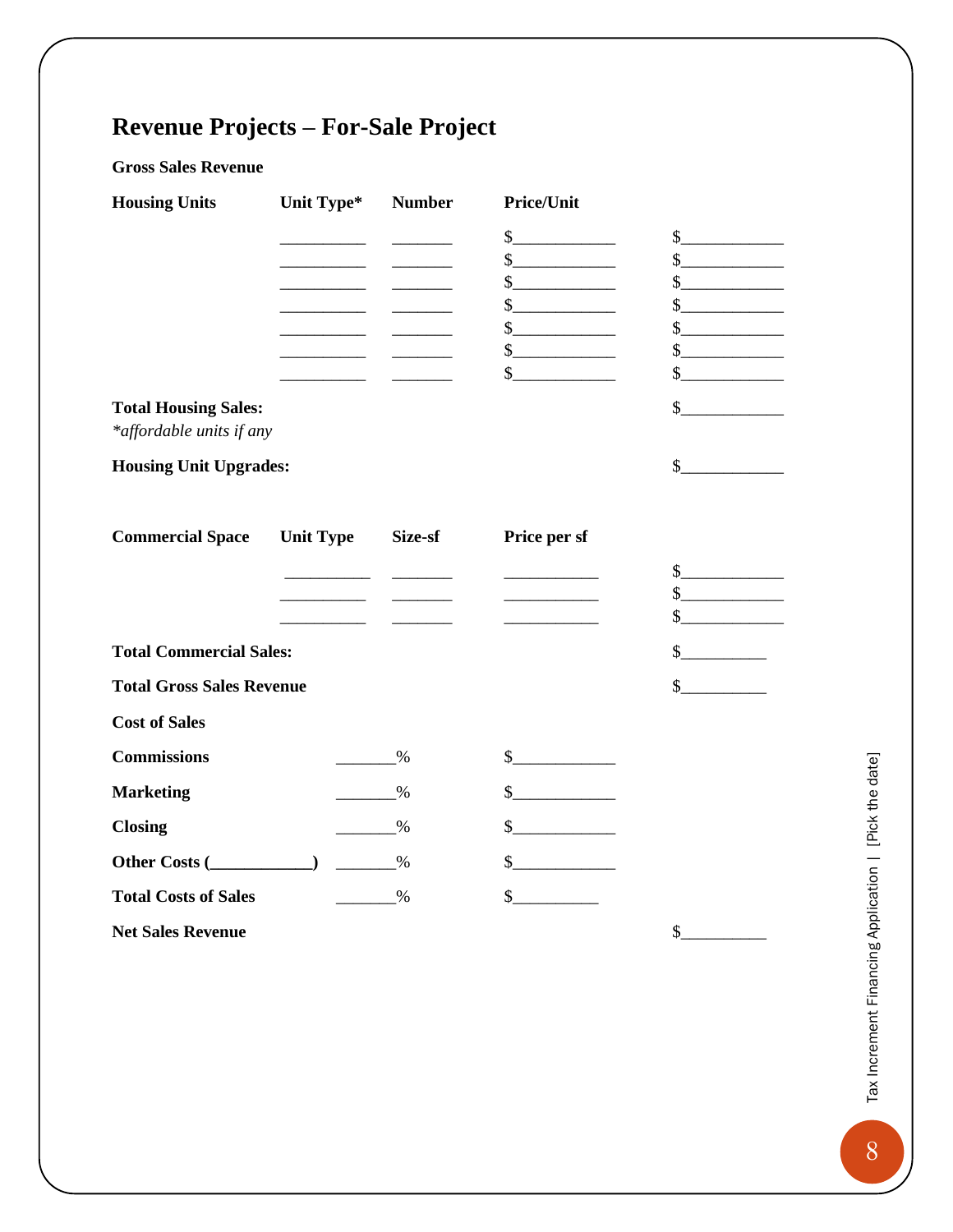#### **Summary Letter**

Provide a summary of the project in the form of a letter addressed to the Village Administrator. The letter should not exceed two (2) pages in length and should include the following essential information about the project:

- Description of site or building;
- Current and proposed uses;
- Description of end users;
- Project start and end date;
- Profitability;
- Description of Public Benefits
- Overview of private-sector financing;
- Amount of TIF assistance requested;
- Summary of increment projects;
- Name of developer and owner;
- Total development costs;
- Statement regarding why TIF is essential and why the "but for" provision will be met.

Note: In the "but for" discussion you must clearly describe why TIF is needed to help this project and why the project will not/cannot proceed without such support. Failure to clearly provide the "but for" explanation will delay action on your application.

#### **Project Narrative**

Provide an in-depth overview of the project in narrative format. The narrative must include a description of the following aspects of the project:

- Current condition of the site and historical overview that includes the size and conditions of any existing structures, environmental conditions, and past uses of the site.
- Proposed use(s) of project (e.g. industrial, commercial, retail, office, residential for sale or rental, etc.)
- If in an existing TID or redevelopment area, confirm that this project is consistent with the goals and objectives in the Project or Redevelopment Plan.